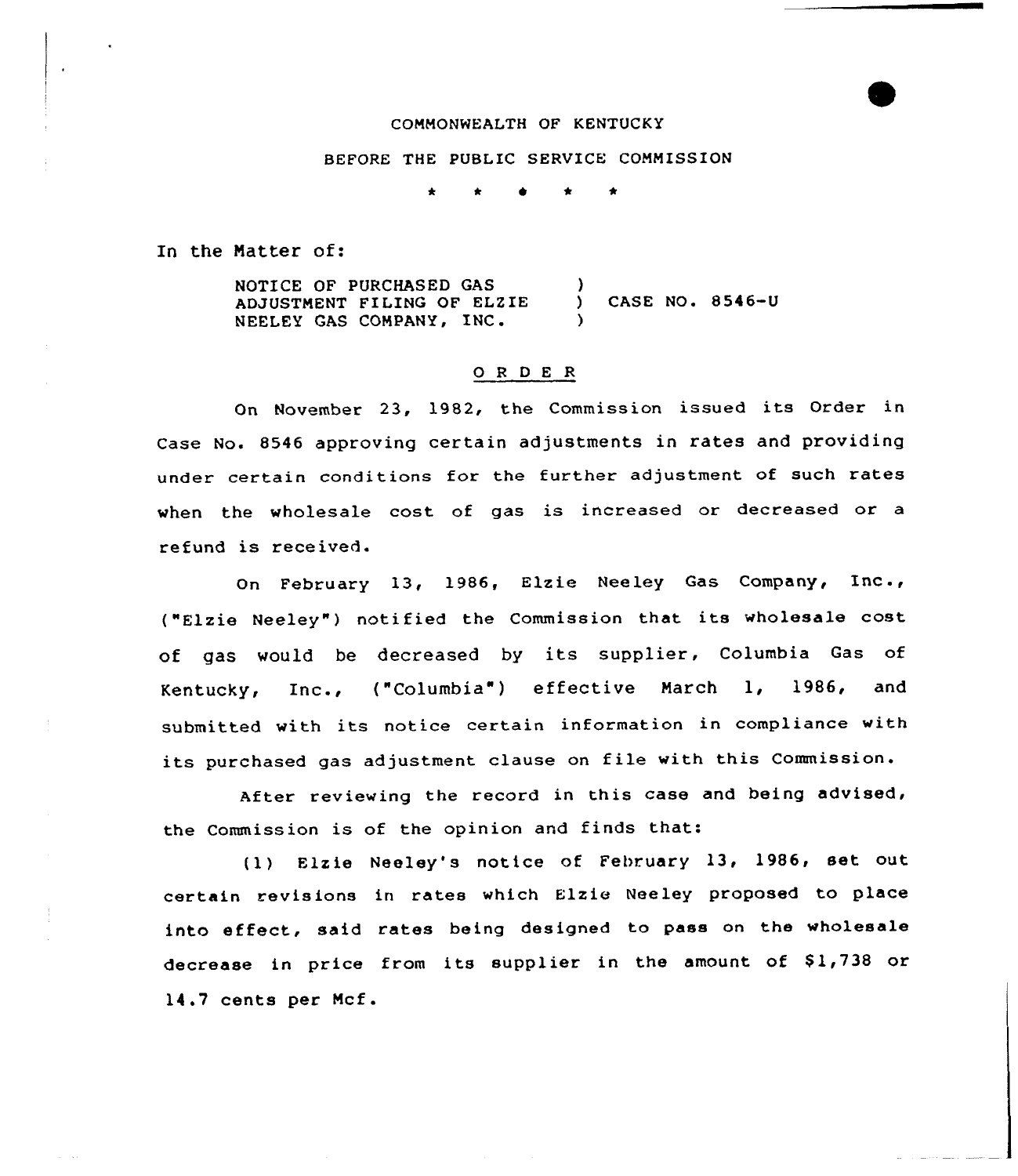(2} Elzie Neeley's wholesale cost of gas was decreased by Columbia effective March 1, 1986.

(3) Elzie Neeley's adjustment in rates under the purchased gas adjustment provisions approved by the Commission in its Order in Case No. 8546 dated November 23, 1982, is fair, just and reasonable and in the public interest and should be effective with gas supplied on and after March 1, 1986.

(4) Elzie Neeley should submit copies of each gas purchase contract and all other agreements, options or similar such documents, and all amendments and modifications thereof related to the procurement of gas supply. Any changes in the documents, including price escalations or any new agreements entered into after the initial submission, should be submitted at the time they are entered into. Where gas is purchased from utility-owned or controlled sources, or the contract contains a price escalation clause, those facts should be noted and Elzie Neeley should explain and justify them in writing.

IT IS THEREFORE ORDERED that:

(1) The rates in the Appendix to this Order be and they hereby are authorized effective with gas supplied on and after March 1, 1986.

(2) Within 30 days of the date of this Order Elzie Neeley shall file with this Commission its revised tariffs setting out the rates authorized herein.

(3) Within 20 days of the date of this Order Elzie Neeley shall supply the contract information requested herein and comply with all provisions of that request.

 $-2-$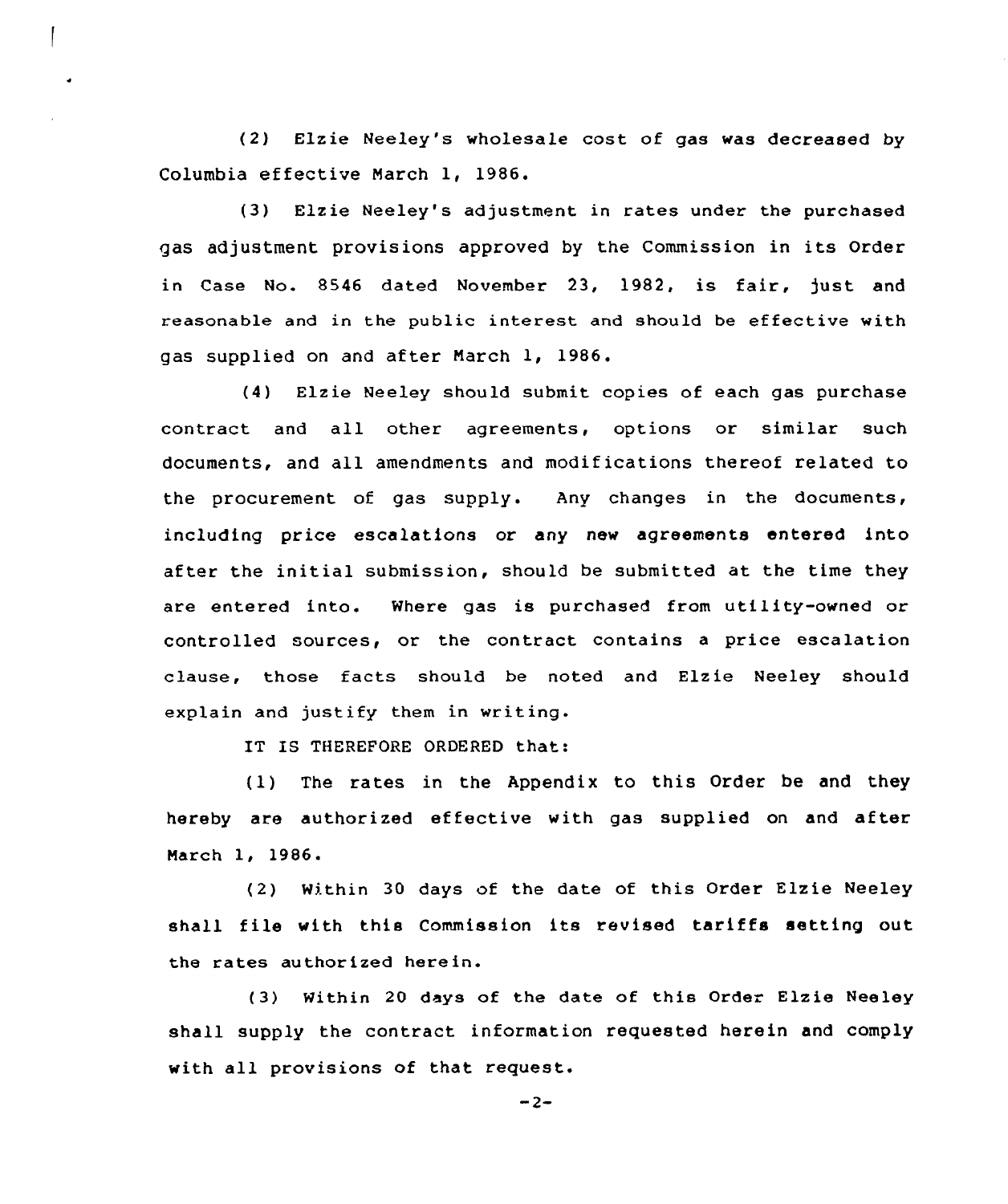Done at Frankfort, Kentucky, this 25th day of February, 1986. PUBLIC SERVICE COHNISS IOH

al D. Heren p **Arman** 

 $\mathbf{\mathbf{I}}$ 

Vice Chairman<br>Juin *MW Chaning* nissioner

ATTEST:

 $\frac{1}{2}$ 

é

**Secretary**